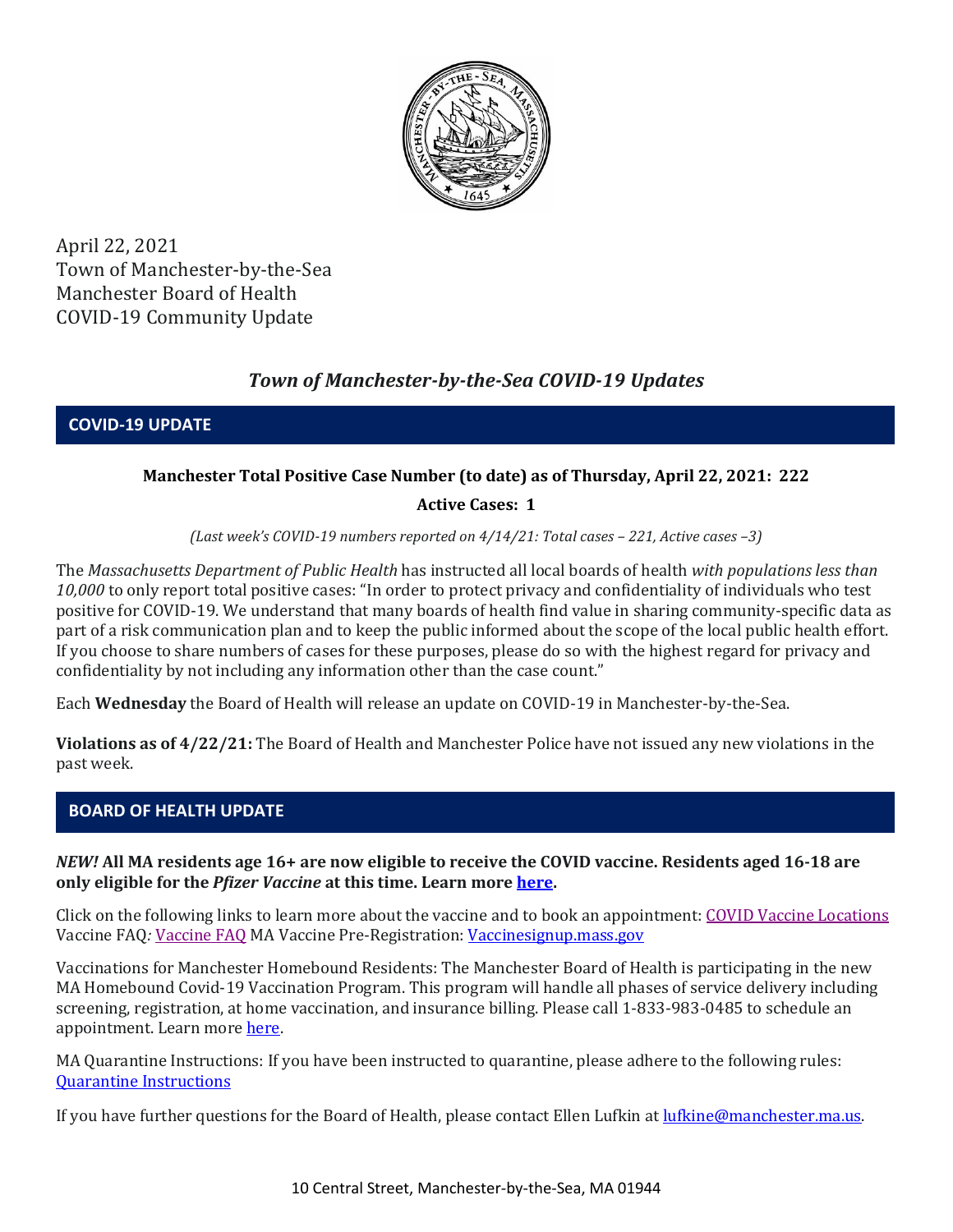

# **Get vaccinated against COVID-19**



**People age 16 and older** who live, work, or study in Massachusetts can be vaccinated.

Sign up and be notified of appointments near you.

For more information visit Mass.gov/COVIDvaccine

#### **NEW COMMUNITY UPDATES**

- *NEW!* **SLV Submits Conventional 40B Application:** On April 19, 2021 SLV notified the Town that they have submitted a 40B application to MassHousing to begin the conventional 40B process. New information can be foun[d here.](http://manchester.ma.us/729/40B)
- *NEW!* **Town Election:** The local election will be held on Tuesday, May 18 from 7 a.m. to 8 p.m. at the Manchester Essex Regional High School. View the sample ballot and mor[e here.](http://manchester.ma.us/503/Town-Meetings-and-Elections)
- *NEW!* **Hydrant Flushing:** DPW will begin hydrant flushing on April 26. Flushing will take place on Mondays and Wednesdays over the course of six weeks. During this time, if you experience cloudy or brown water, run a cold tap from the lowest faucet or spigot in your home until clear.
- *NEW!* **Drug Take Back Day:** The Manchester Police Department is participating in the annual National Drug Take Back Day on Saturday, April 24 from 10 a.m. to 2 p.m. behind the Manchester Police Department at 10 Central Street. Learn more [here.](https://manchestermapd.com/about/pressreleases/)
- *NEW!* **Street Sweeping:** Spring street sweeping is underway in MBTS and will continue through the month of April. Residents should avoid parking on the street to allow the street sweeper to pass through. Please contact the DPW office with questions at 978-526-1242.
- *NEW!* **Planning Board Public Forum:** The Planning Board will host a public forum to discuss proposed zoning changes on Thursday, April 29 at 6:30 p.m[. Meeting Details](http://manchester.ma.us/Calendar.aspx?EID=1860)
- *NEW!* **Fourth Quarter Property Tax:** Tax bills are due on Monday, May 3. Please contact the Tax Collector's Office at 978-526-2030 with questions.

#### **ONGOING COMMUNITY GUIDANCE**

• MA Phase 4 Step 1 of Reopening: On Monday, March 22, MA transitioned to a new reopening phase. Read the details of this phase [here.](https://www.mass.gov/news/baker-polito-administration-announces-transition-to-phase-iv-of-reopening-plan)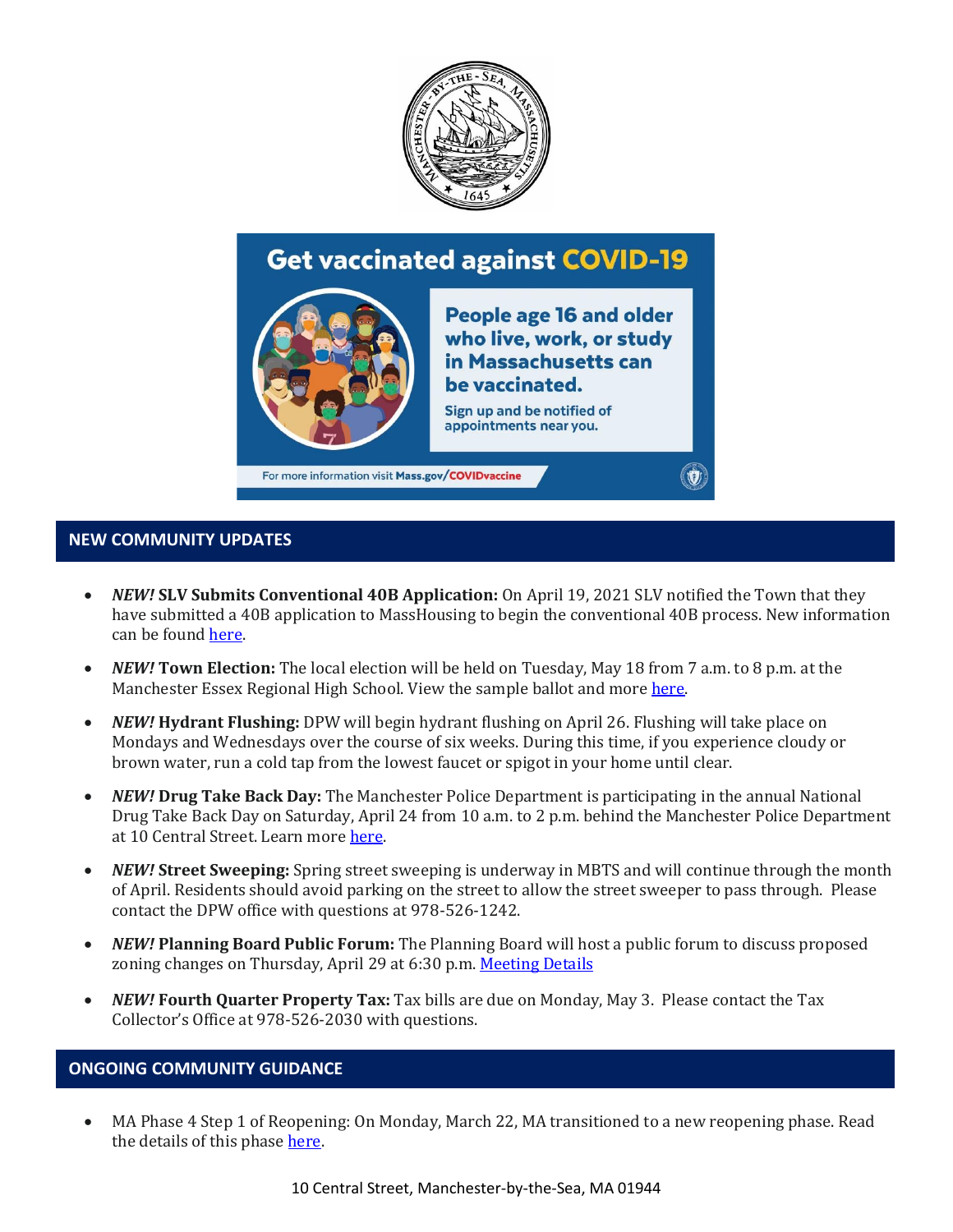

### • **ONGOING COMMUNITY GUIDANCE**

- Travel Advisory: A new travel advisory replaced the travel order on Monday, March 22. All visitors entering Massachusetts, including returning residents, are advised to quarantine for 10 days upon their arrival. A list of exemptions can be found here: [Travel Advisory](https://www.mass.gov/info-details/covid-19-travel-advisory)
- Tax Deadline Extension: The federal and state income tax filing due date for individuals for the 2020 tax year will be automatically extended from April 15, 2021, to May 17, 2021.
- July 4th Parade Rescheduled: Due to current COVID guidance, the Annual July 4th Parade will be postponed to September 25. The theme of the parade will be Manchester's 375th Anniversary. Fireworks on Singing Beach will be held in July 2022. Stay tuned for other festive activities being planned.
- Workplace and Youth Sports Guidance: Effective March 22, new guidelines for workplace and youth sports will be in place to correspond with the Phase 4 Step 1 reopening[. Workplace and Youth Sports](https://www.mass.gov/doc/safety-standards-for-youth-and-adult-amateur-sports-activities-phase-iv-step-1-effective-32221/download)
- Beach Stickers: 2021 Beach Stickers are on sale online or via mail. Please clic[k here](http://manchester.ma.us/252/Beach-Resident-Parking-Stickers) for complete details and instructions. 2020 Parking Stickers are valid through May 31, 2021. *New rule for 2021! Stickers must be placed inside the front, driver side windshield in the upper left-hand corner.*
- Town Hall is Closed to the Public: Town Hall will be closed to the public until further notice. Staff will be available during normal business hours via appointment, phone or email. [Staff Directory](http://manchester.ma.us/directory.aspx)
- Manchester Police Department Fundraiser: The Manchester by-the-sea Police Department will be taking part in the Doug Flutie Jr. Foundation for Autism Patch Program for Autism Awareness Month. The department has designed an Autism Awareness patch and will be selling them for \$10. All proceeds go directly to the Doug Flutie Jr. Foundation! Please visit<https://manchesterbytheseapolice.bigcartel.com/> to purchase.
- FEMA Beach Inspections: FEMA will be conducting coastal erosion inspections throughout Essex County in April to assess the impact of coastal erosion and sea level rise. Manchester beaches will be included in this study.
- Town Compost Site is Open: The Town Compost Site is open. Compost Site hours are Thursday, Saturday, and Sunday 9 a.m. – 3 p.m. [Compost Site Information](https://www.manchester.ma.us/413/Yard-Compost-Site)
- MBTS Summer Jobs: The Parks and Recreation Department is currently accepting applications for the following positions: Assistant Summer Playground Director, Summer Playground Counselors, Tennis Director and Tennis Instructors - Apply here.
- Gathering Size Restriction: The current gathering order effective March 22 allows up to *10 indoors and 25 outdoors* at private residences. [Gathering Order](https://www.manchester.ma.us/DocumentCenter/View/3746/Signed-Appendix-for-Gatherings-Order-31821)
- Indoor and Outdoor Public Event Guidance[: March 2021 Event Guidance](https://www.manchester.ma.us/DocumentCenter/View/3736/Final_Indoor-and-Outdoor-Events-Guidance-31121)
- Annual Town Meeting Postponed: Due to COVID-19, the Board of Selectmen voted to postpone the Annual Town Meeting until Monday, June 21 at 6:30 p.m. on the MERSD athletic field.
- COVID-19 Testing: [COVID-19 Testing Site Locator,](https://memamaps.maps.arcgis.com/apps/webappviewer/index.html?id=eba3f0395451430b9f631cb095febf13) [Stop the Spread Sites,](https://www.mass.gov/info-details/stop-the-spread) [COVID-19 Dashboard](https://www.mass.gov/info-details/covid-19-response-reporting#covid-19-interactive-data-dashboard-)